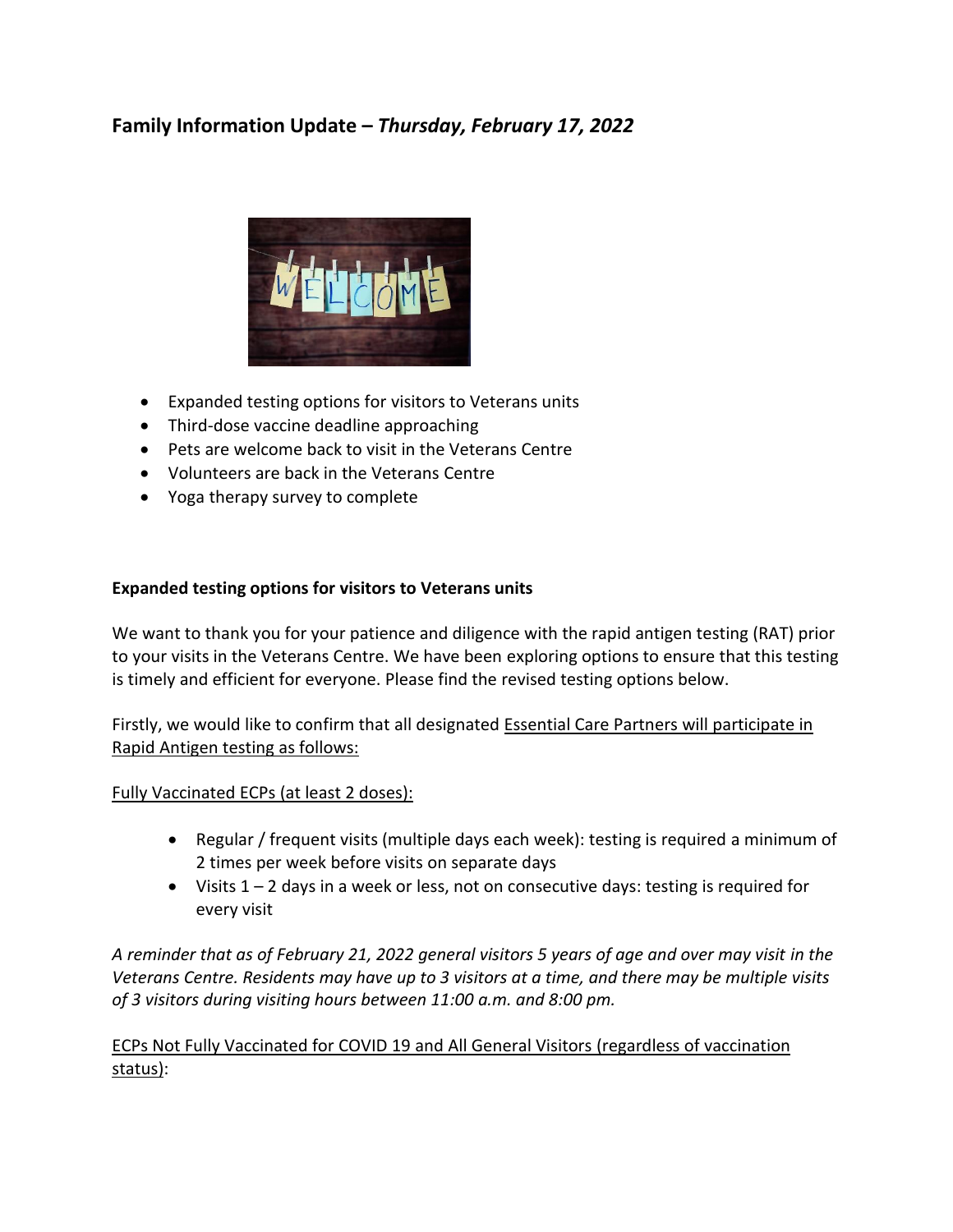Are required to test the day of or the day before each visit

It is strongly recommended that you complete the test prior to your arrival in the Veterans Centre. This includes all visitors 5 years of age and over as of February 21, 2022.

Two options for testing:

## **1. Testing on the care unit upon arrival**

You may continue to test at the care unit upon your arrival. Each unit has a testing room for this purpose. A staff member may guide you through the testing process if required; they will not administer the test.

You may complete your test when you arrive on the unit, and proceed to your visit with your family member while awaiting the results. Mark your initials on your test cassette and proceed to your visit, return within 15 minutes to check the result. Discard the cassette. If your result is positive, leave the unit and follow public health guidelines.

Please minimize the amount of time that your masks are removed and physically distance in the room during the testing process. You may not share refreshments with your family member at this time.

Please respect shift changes when staff need to use the testing room in order to start their shift: 3:00-3:45 pm.

# *2.* **Secure a test from screener – test prior to your arrival at the Veterans Centre –** *starting February 18th*

You may pick up a single test kit from the screener in L Wing to allow you to conduct your Rapid Antigen Test prior to your next visit.

**\*\*Single test kits will be available for pick up at the Screeners desk in L wing beginning on February 18, 2022 \*\***

- Complete the test kit at home prior to your visit (within 24 hours)
- Bring the test cassette with the result to share with the screener in the Ziploc bag provided to you, along with the date of your test, you can dispose of the kit in the waste receptacle at the door.
- Upon receipt of the test cassette, the screener will provide you with another athome test kit for use for your next required test according to the testing timelines above
- If your test is positive, do not visit, and follow public health guidelines

Many of you will already be familiar with the RAT process from having completed these tests during your visit in the Veterans Centre. Please view the following video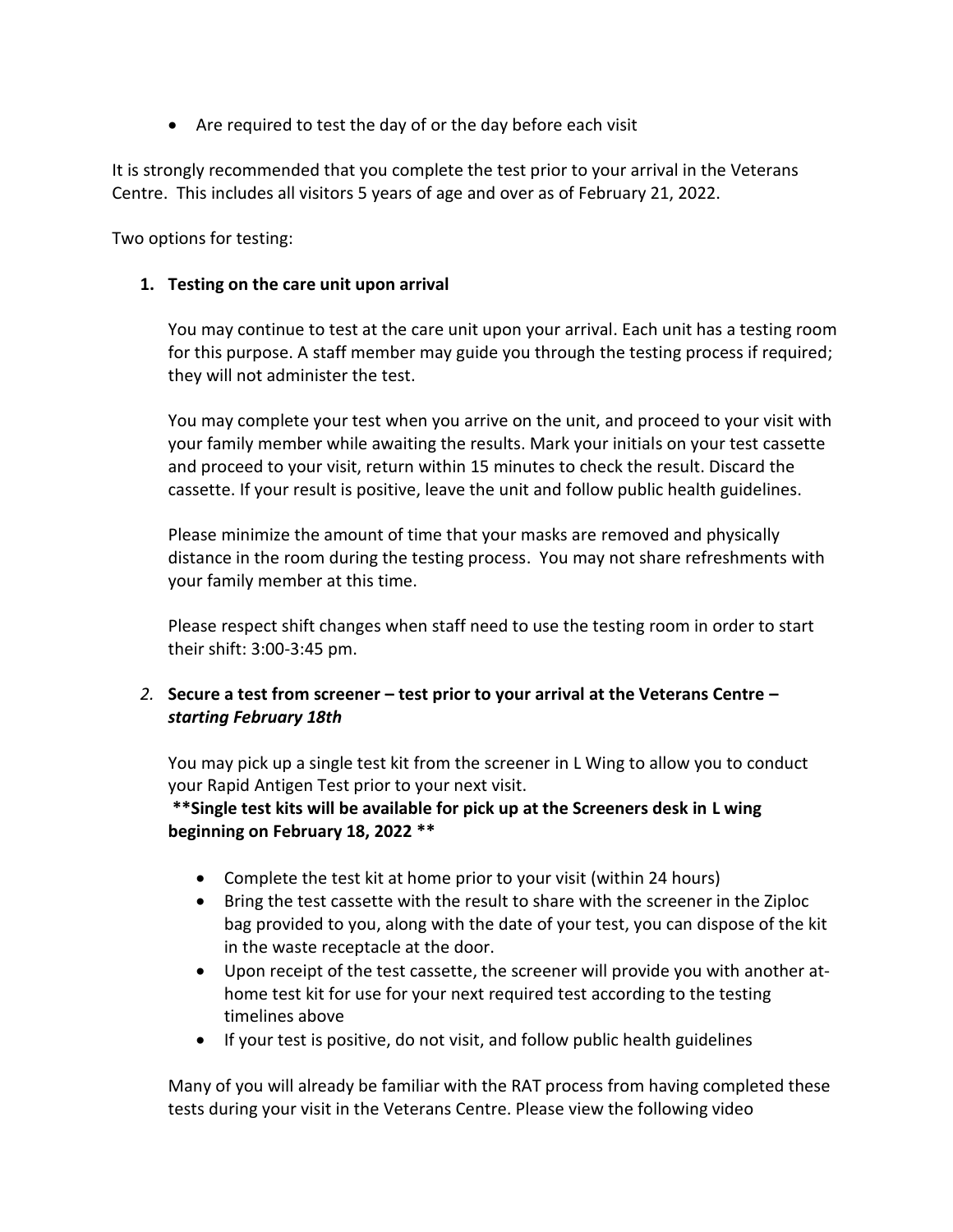instructions if you require a review prior to testing at home: <https://www.youtube.com/watch?v=xRrcdgrGlR8> Instruction cards will be available for pick up at the screener's desk.

## \*\*Please note\*\*

- You should only do rapid antigen testing at home if you have NO SYMPTOMS, otherwise PCR testing at a community testing centre/pharmacy is the required test to confirm/rule out COVID 19 infection. You are not able to visit the Veterans Centre if you have any respiratory or other potentially communicable symptoms of COVID-19 or other illness.
- You should not do rapid testing for 30 days after a confirmed case of COVID-19, as there is a risk of the test continuing to return a positive result. If you have had a recent COVID-19 infection, less than 30 days ago, please contact your care team to discuss timelines for returning to both visiting and regular testing.

We thank you for following the guidelines to ensure that you are testing as per the timelines for your visit. We will make note that you have provided the screener with proof of your negative test upon your arrival. It is our expectation that you will follow the testing schedule and the guidelines as outlined above. These test kits are for the sole purpose of testing prior to visiting in the Veterans Centre.

# **Third-dose vaccine deadline approaching**

A reminder that the  $3<sup>rd</sup>$  dose of the vaccine will be a requirement to visit by March 14, 2022. The requirement for those unable to receive the third dose are outlined below.

This requirement is in line with the [Ministry's directive](https://www.ontario.ca/page/ministers-directive-long-term-care-home-covid-19-immunization-policy) that indicates that individuals must "provide proof of a valid medical exemption in the form of an enhanced vaccination certificate that:

- a. confirms that the individual cannot be vaccinated against COVID-19 or cannot receive a subsequent dose of a COVID-19 for a medical reason
- b. is issued in accordance with Ministry of Health's guidance on Medical Exemptions to [COVID-19covid 19](https://health.gov.on.ca/en/pro/programs/publichealth/coronavirus/docs/vaccine/medical_exemptions_to_vaccination.pdf) vaccination (as amended)
- c. specifies the effective time-period for the medical exemption"

# **Pets are welcome to visit in the Veterans Centre**

We are pleased to share that you are welcome to bring your pets for a visit in the Veterans Centre.

Pets must be over 1 year of age, with all vaccinations and visit in the room of your family member or outdoors. The pet visitation agreement is attached for your information.